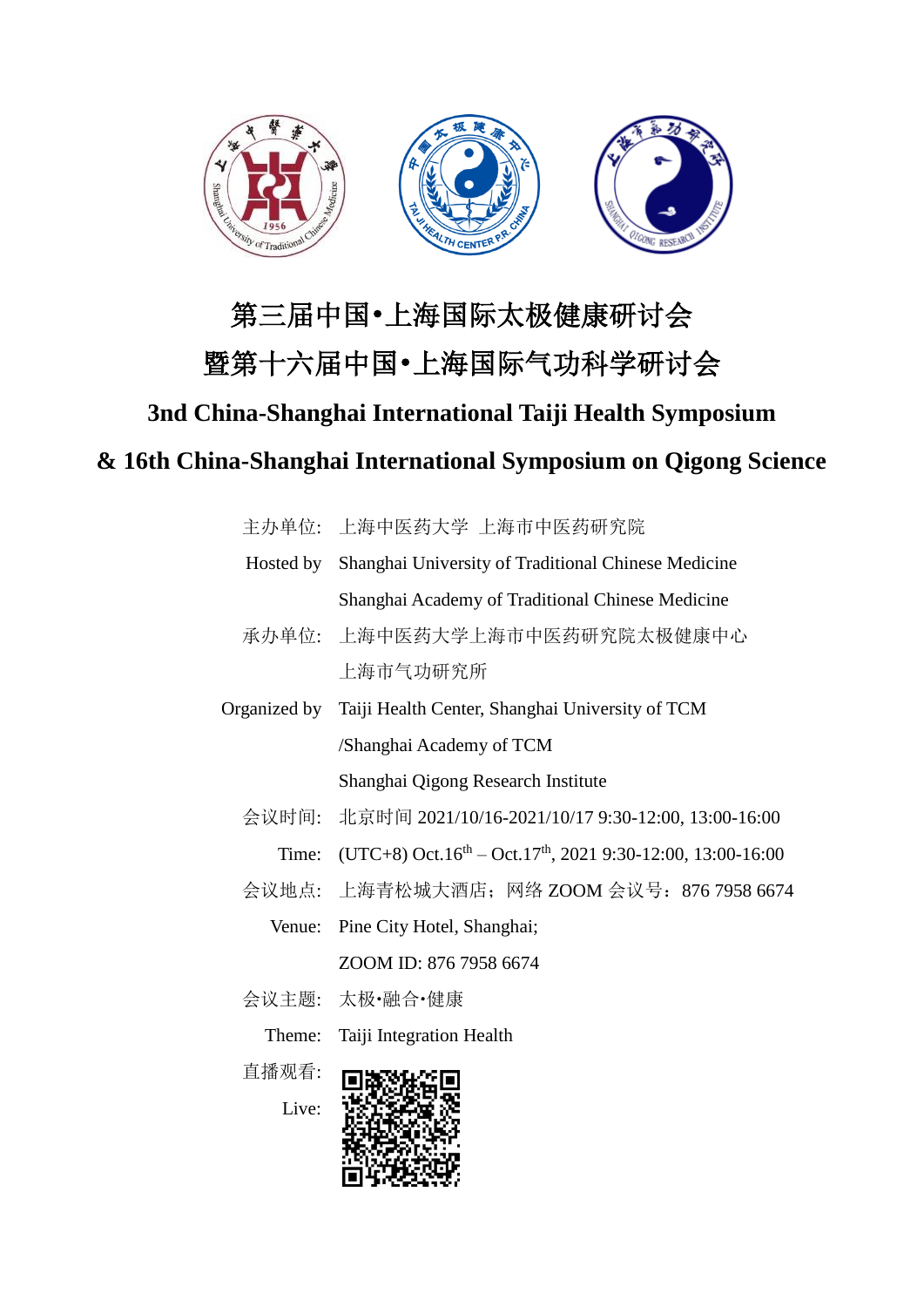| 2021/10/16 |  |  |
|------------|--|--|
|            |  |  |

| 时间 Time                                 | 内容 Content                                                                                                                                                                                                                                                                                                                                                                                                                                                                                                                                                                                                                                                                             | 讲者 Speaker                      |
|-----------------------------------------|----------------------------------------------------------------------------------------------------------------------------------------------------------------------------------------------------------------------------------------------------------------------------------------------------------------------------------------------------------------------------------------------------------------------------------------------------------------------------------------------------------------------------------------------------------------------------------------------------------------------------------------------------------------------------------------|---------------------------------|
| 上午场<br><b>Morning</b><br><b>Session</b> | 大会开幕式<br><b>Opening Ceremony</b>                                                                                                                                                                                                                                                                                                                                                                                                                                                                                                                                                                                                                                                       | 主持: 李洁<br>Host: Li Jie          |
| 9:30-10:00                              | ◇ 上海中医药大学领导致欢迎辞<br>Speech by Headmaster of Shanghai University of Traditional<br><b>Chinese Medicine</b><br>◇ 希腊驻华使馆代表致辞<br>Speech by the representative of embassy of Greece in China<br>◇ 西班牙巴塞罗那太极健康分中心负责人致辞<br>Speech by the director of Taiji Health Center in Barcelona, Spain<br>◇ 希腊雅典太极健康分中心负责人致辞<br>Speech by the director of Taiji Health Center in Athens, Greece<br>◇ 上海市健身气功协会领导致辞<br>Speech by the leader of Shanghai Health Qigong Association<br>◇ 上海市卫生与健康委员会中医药管理局领导致辞<br>Speech by the leader of TCM Administration of Shanghai Health<br>Commission<br>《中医气功常用术语辞典》 (西汉对照) 新书发布<br>♦<br>Book launch of Dictionary of Common Qigong Glossary (Spanish-<br>Chinese) | 主持: 李洁<br>Host: Li Jie          |
| 10:00-12:00                             | 大会主旨论文交流<br><b>Essay and Qigong Presentation</b>                                                                                                                                                                                                                                                                                                                                                                                                                                                                                                                                                                                                                                       | 主持: 李洁<br>Host: Li Jie          |
| $10:00-10:20$                           | Teaching-Learning "Health prevention with Chinese Medicine and<br>Qigong" to students of Medicine at Lyon University<br>里昂大学医学生《中医气功健康防病》教学体会                                                                                                                                                                                                                                                                                                                                                                                                                                                                                                                                          | Michele &<br>Marceau<br>(法 FRA) |
| 10:20-10:35                             | 中医导引传承创新与实践<br>Inheritance, Innovation and Practice of Daoyin Therapy of TCM                                                                                                                                                                                                                                                                                                                                                                                                                                                                                                                                                                                                           | 敏<br>房<br>Fang Min              |
| 10:35-10:55                             | 新时代太极拳和健身气功传承发展的思考<br>Thoughts on the Inheritance and Development of Taijiquan and<br>Health Qigong in the New Era                                                                                                                                                                                                                                                                                                                                                                                                                                                                                                                                                                     | 王会儒<br>Wang Huiru               |
| $10:55 - 11:10$                         | 太极气道与人类健康新境界<br>Taiji Qi Dao and New State of Human Health                                                                                                                                                                                                                                                                                                                                                                                                                                                                                                                                                                                                                             | 霍用灵<br>Huo Yongling             |
| 11:10-11:40                             | 东亚文化圈文化传播与嬗变<br>Trans-Regional Cultural Transmission and Evolution in East Asian<br>Cultural Circle: A Case Study of Qigong Health Science in Japan                                                                                                                                                                                                                                                                                                                                                                                                                                                                                                                                    | 廖赤阳<br>Liao Chiyang             |
| 11:40-12:00                             | 气功锻炼要切实可行、持之以恒                                                                                                                                                                                                                                                                                                                                                                                                                                                                                                                                                                                                                                                                         | 蔡<br>剑                          |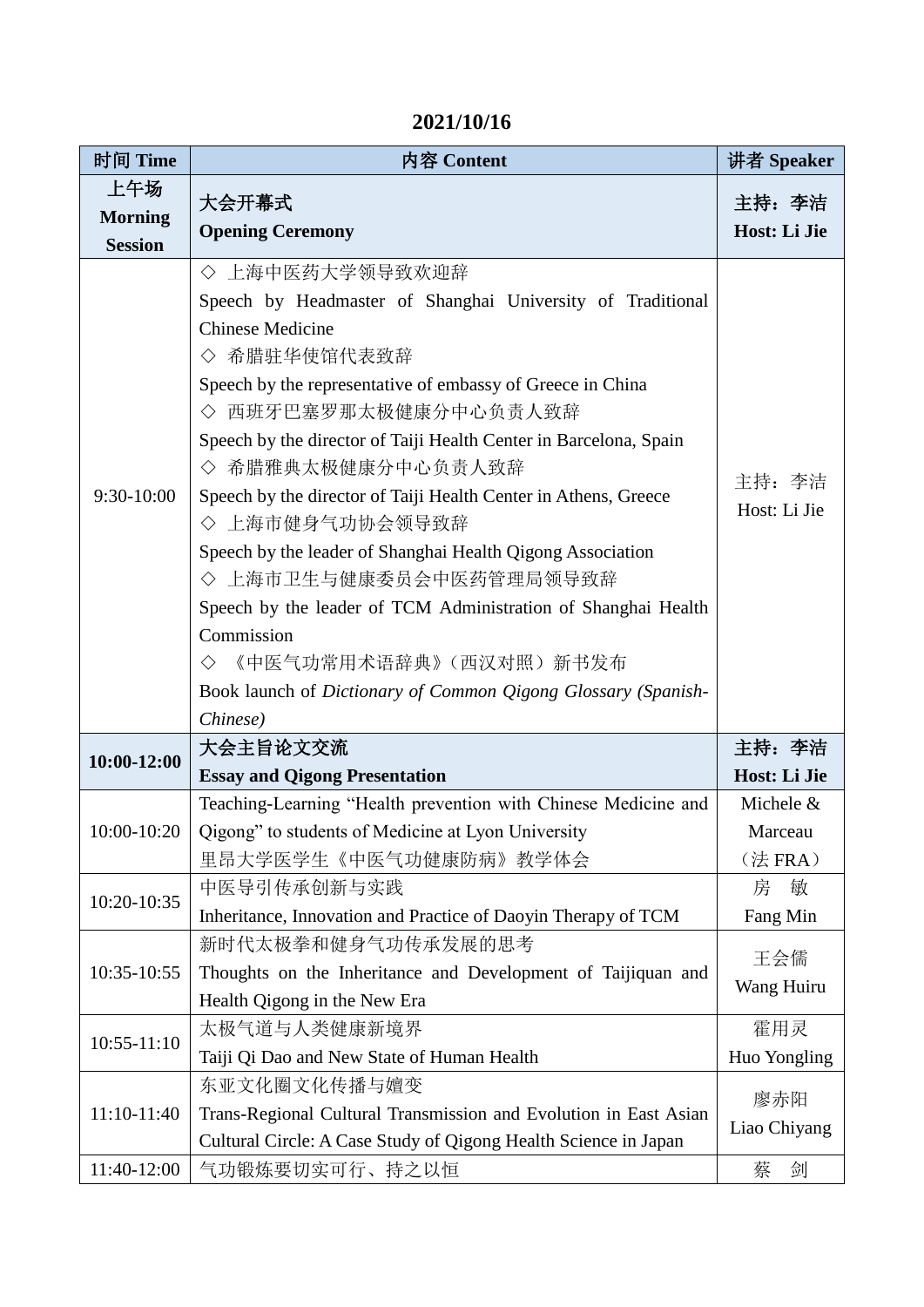|                  | The Practice of Qigong Must be Applicable and Persistent               | Cai Jian                      |
|------------------|------------------------------------------------------------------------|-------------------------------|
|                  |                                                                        | (西 ESP)                       |
| 下午场              |                                                                        | 主持: 许峰                        |
| <b>Afternoon</b> | 大会主旨论文交流与功法展示                                                          | Host: Xu                      |
| <b>Session</b>   | <b>Essay and Qigong Presentation</b>                                   | Feng                          |
|                  | 从自发功谈到太极学入盘                                                            | 许<br>峰                        |
| 13:00-13:15      | Discussion From Spontaneous Movements in Qigong to Entering            |                               |
|                  | Pan of Taiji                                                           | Xu Feng                       |
|                  | 身松、心通、神融——太极健康的关键内涵                                                    | 郝<br>斌                        |
| 13:15-13:40      | Relaxation of the Body, Non-obstruction of the Awareness and           | Hao Bin                       |
|                  | Detachment of the Mind: the Core Connotations of Taiji Well-being      |                               |
|                  | Teaching-Learning Baduanjin and Fangsonggong to students of Lyon       | Marceau                       |
| 13:40-13:55      | University                                                             | Chenault                      |
|                  | 里昂大学学生八段锦和放松功教学体会                                                      | (法 FRA)                       |
| 13:55-14:10      | 太极拳辅助治疗帕金森病                                                            | 郭昌武                           |
|                  | Taijiquan as an Adjuvant Therapy to Treat Parkinson's Disease (PD)     | Guo Changwu                   |
| 14:10-14:15      | 功法展示: 杨氏太极拳                                                            | 肖斌                            |
|                  | Presentation of Yang Style Taiji Quan                                  | Xiao Bin                      |
|                  | Qigong Craving Addictions PHRC QICA: Opening of a new field of         |                               |
| 14:15-14:30      | research                                                               | Nathalie Plet                 |
|                  | 气功与成瘾的戒断——法国首个公立医院气功研究项目, 开启                                           | $($ 法 FRA $)$                 |
|                  | 全新研究领域                                                                 |                               |
| 14:30-14:45      | Translation in the Field of Qigong                                     | <b>Estel Vilar</b>            |
|                  | 气功领域的翻译                                                                | $(\overline{\mathbb{H}}$ ESP) |
|                  | Effect of Qigong and Taiji Quan on Treating Chronic Spinal Pain        | Spyridon                      |
| 14:45-15:00      | 气功与太极拳对治疗慢性脊柱疼痛的作用                                                     | Sotiropoulos                  |
|                  |                                                                        | (希 GRC)                       |
|                  | Clinical Observation on Prevention and Treatment of Elderly            | Alexandris                    |
| 15:00-15:15      | Depression by Supervision and Exercise                                 | Sideris                       |
|                  | 监督锻炼防治老年抑郁症观察                                                          | (希 GRC)                       |
|                  | 太极健康理念与技术服务中国的现状调查与实践路径研究                                              | 陆<br>颖                        |
| 15:15-15:30      | Investigation on Current Situation of "Taiji Health" Service under the | Lu Yin                        |
|                  | Background of "Healthy China"                                          |                               |
|                  | 传统功法在维护心脑血管健康中的应用与实践                                                   | 李<br>洁                        |
| 15:30-15:45      | Application and Practice of Traditional Qigong in Maintenance of       | Li Jie                        |
|                  | Cardiovascular Health                                                  |                               |
| 15:45-16:00      | 回春功套路习练三"悟"                                                            | 鸣<br>沈                        |
|                  | Three "Enlightenments" of Practicing Huichun Gong                      | Shen Ming                     |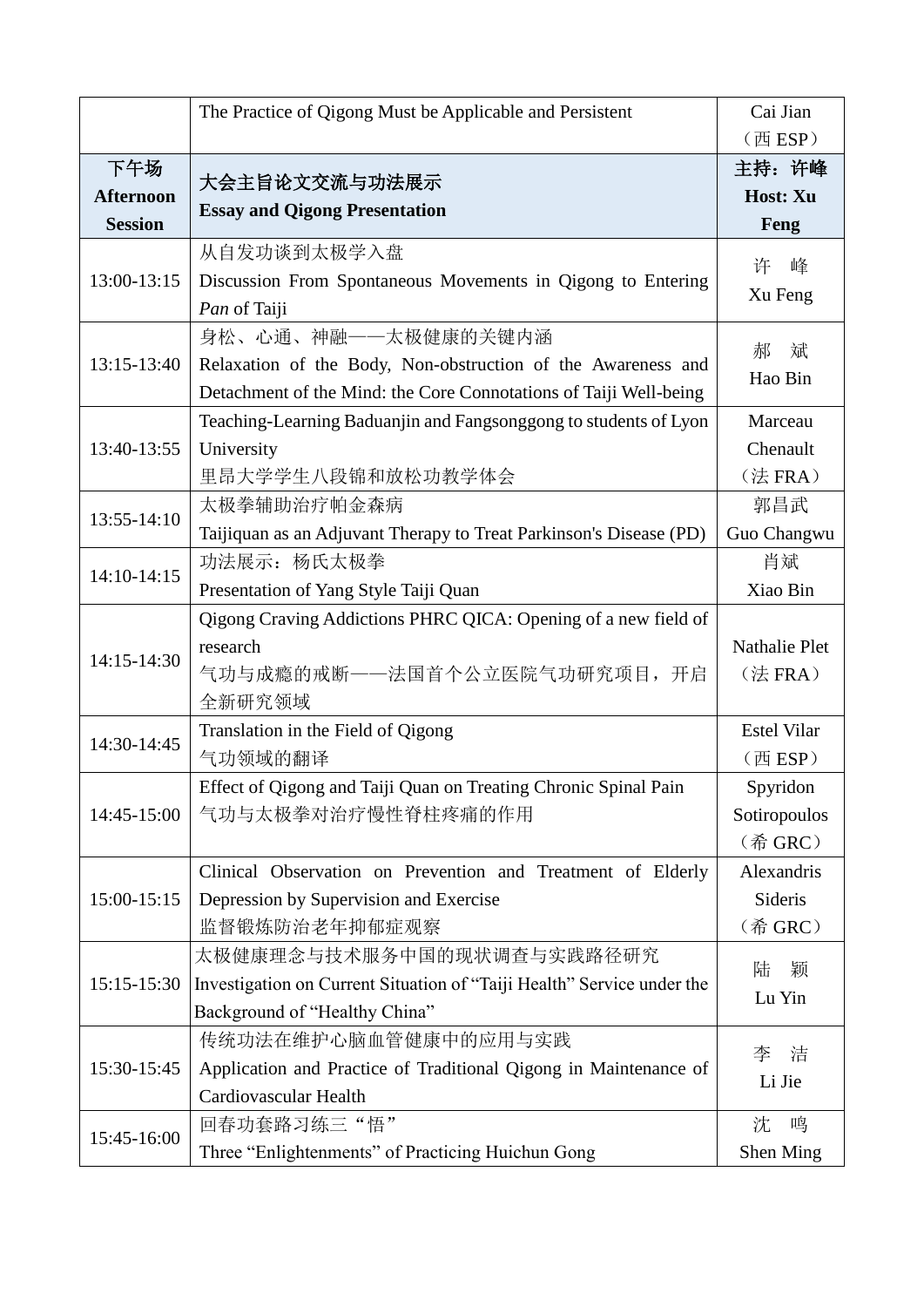#### **2021/10/17**

| 时间 Time          | 内容 Content                                                         | 讲者 Speaker                              |
|------------------|--------------------------------------------------------------------|-----------------------------------------|
| 上午场              | 大会主旨论文交流与功法展示                                                      | 主持: 竺英祺                                 |
| <b>Morning</b>   | <b>Essay and Qigong Presentation</b>                               | <b>Host: Zhu</b>                        |
| <b>Session</b>   |                                                                    | Yingqi                                  |
|                  | Taiji Health and Psychology: Common Goal and Potential             | 卢善元                                     |
| 9:30-9:45        | Integration                                                        | Sebastian C.                            |
|                  | 太极健康与心理学: 共同目标与结合                                                  | Anggaswara                              |
|                  |                                                                    | (印尼 IDN)                                |
|                  | Qigong lifestyle in Europe–stories by former students of Shanghai  | 瑞典、法国、                                  |
| 9:45-10:00       | <b>Qigong Research Institute</b>                                   | 俄罗斯等                                    |
|                  | 功法展示: 欧洲气功生活方式——上海市气功研究所学生们的                                       | SE, FRA, RUS,                           |
|                  | 故事                                                                 | etc.                                    |
| 10:00-10:15      | 《引书》膝关节导引术式分析                                                      | 胡伟民                                     |
|                  | Analysis of Knee Joint Exercise in Yinshu                          | Hu Weimin                               |
|                  | 从传统与现代对比的角度解析太极健康的"筋、膜、气"锻炼                                        | 磊<br>孙                                  |
| 10:15-10:30      | Analyse the Exercise of "Tendon, Fascia and Qi" of Tai Chi Health  | Sun Lei                                 |
|                  | from the Perspective of Traditional and Modern Comparison          |                                         |
| 10:30-10:40      | 功法展示: 理筋操                                                          | 孙磊团队                                    |
|                  | Presentation of Lijin Exercise                                     | Sun Lei Team                            |
|                  | 为无为,乐恬淡——试论《内经》所载静观法对情志生克法的                                        |                                         |
| 10:40-10:50      | 超越                                                                 | 叶阳舸                                     |
|                  | On the Transcendence of the Mindfulness Therapy Contained in       | Ye Yangge                               |
|                  | NeiJing over the Therapy of Five Emotions' Growing and Restraint   |                                         |
| 10:50-11:00      | Natural Harmony Qigong in Australia                                | <b>Simon Blow</b>                       |
|                  | 功法展示: 澳大利亚自然和谐的气功                                                  | (澳 AUS)                                 |
|                  | 一指禅功点穴疗法治疗儿童学习障碍一例                                                 | 日色雄一                                    |
| 11:00-11:15      | An example of Treatment by Finger meditation qigong acupoint       | Hiiro Yuichi<br>$(\exists \text{ JPN})$ |
|                  | therapy to Cure Learning Disabilities in Children<br>《黄帝内经》之导引疗法探析 | 丹<br>赵                                  |
| $11:15 - 11:35$  | Analysis of the Daoyin Therapy in Huangdi Neijing                  | Zhao Dan                                |
|                  | 从拉班/芭特妮芙动作体系看中国传统运动疗法                                              |                                         |
| 11:35-11:55      | Perspectives on Traditional Chinese Movement Therapy: from         | 洁<br>T                                  |
|                  | Lanban/Bartenieff Movement System(LBMS) View                       | Ding Jie                                |
| 下午场              |                                                                    |                                         |
| <b>Afternoon</b> | 大会主旨论文交流与功法展示                                                      | 主持: 何江                                  |
| <b>Session</b>   | <b>Essay and Qigong Presentation</b>                               | <b>Host: He Jiang</b>                   |
| 13:00-13:20      | Kikō in Practice: Localization of Qigong in Japan from the         | 黄信者                                     |